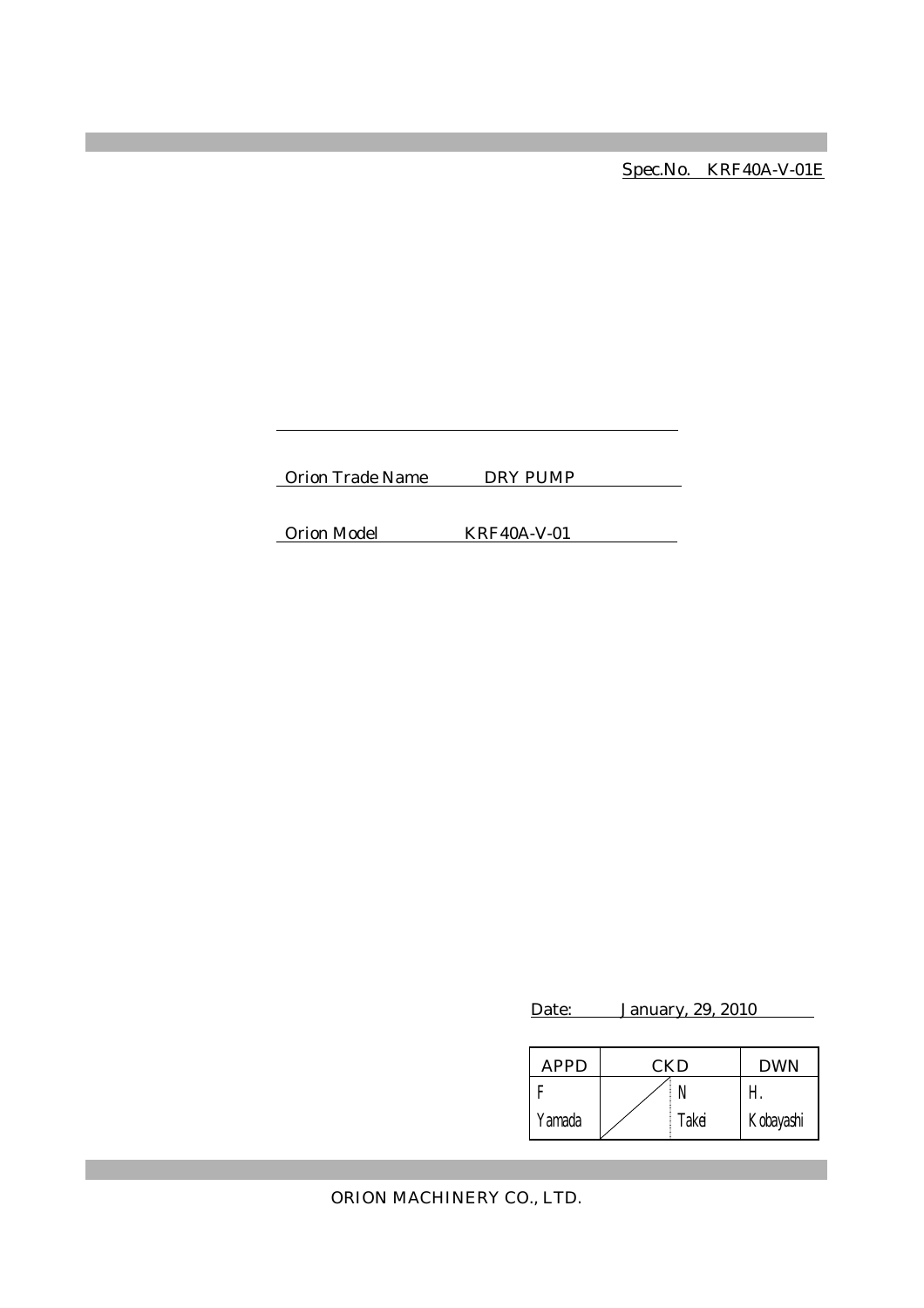### 1. Warranty

(1) Warranty information

If by some chance breakdown or failure should occur within the warranty period and if it is clear that the cause of the problem rests with Orion, the item in question will be repaired without charge in accordance with the details below. Please note: This agreement is restricted to equipment used in Japan. However, items not specifically included in this warranty shall be replaced at the expense of the customer at the actual cost of those items. (Additional costs to transport such items and transportation costs for service personnel will be added as necessary.)

### (2) Warranty period

The product shall be warranted for a period of one year from the date of purchase, or for 5000 hours of operation, whichever comes first.

(3) Items exempted from warranty

Consumable parts and periodic replacement parts.

Fault caused by careless handling or improper use and maintenance. (Operation not following the specifications and the instruction manual. Operation under abnormal environmental conditions.)

Fault caused by fire, flood, lightning stoke, abnormal voltage or unforeseen disasters. Fault caused by repair or modification not performed by ORION or ORION authorized service contractors.

⑤ Change of appearance, such as damage or deterioration caused in general use.

Secondary damages caused by the fault (Incidental damages such as loss, inconvenience, and commercial loss resulting from the failed product).

<sup>(</sup>Note) In case of a fault or an accident, contact the dealer with the model name and serial number.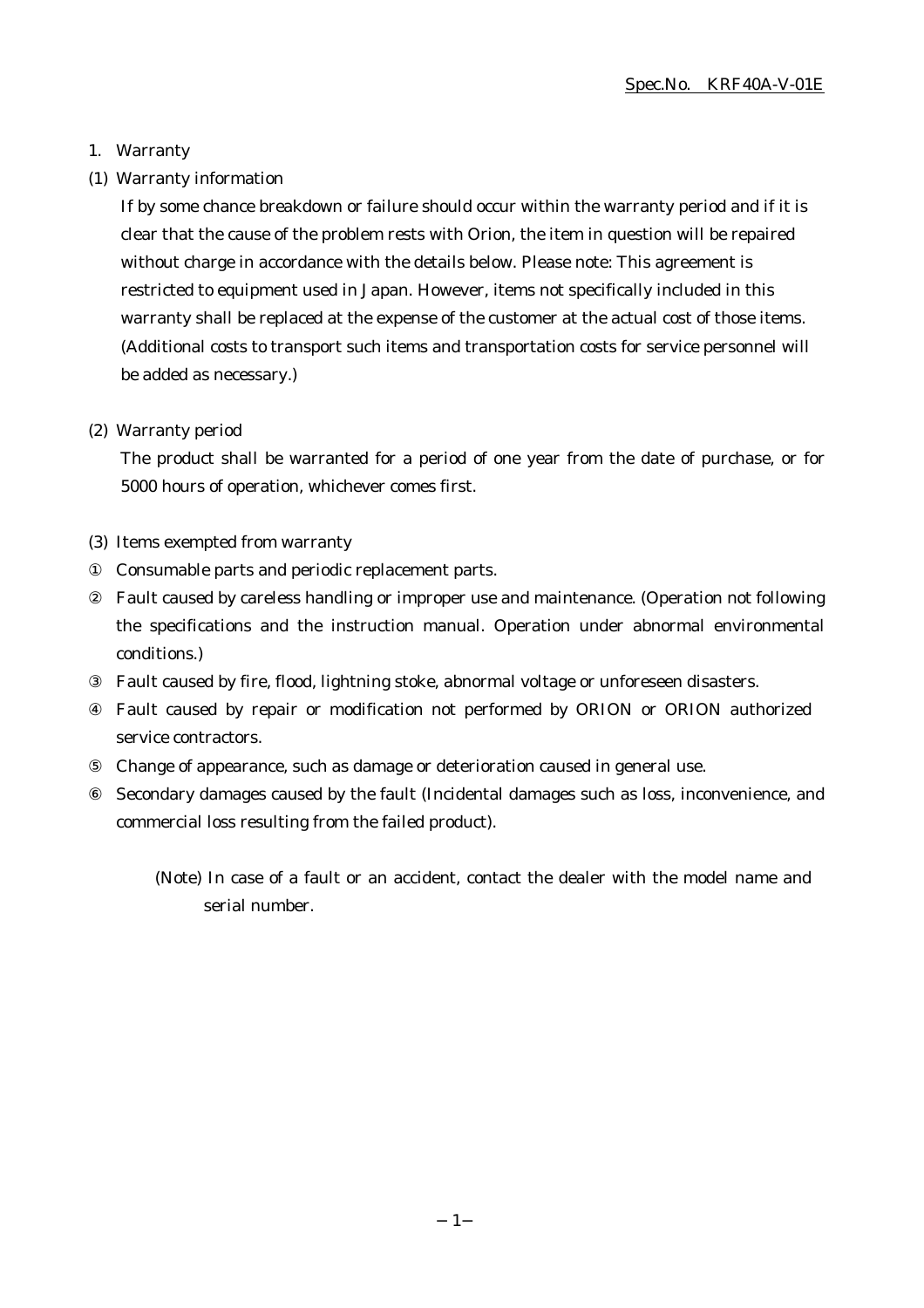### Spec.No. KRF40A-V-01E

### 2.Consumable parts / Periodic replacement parts

|  | (1) Consumable parts (Parts to be replaced depending on the state at the time of inspection) |
|--|----------------------------------------------------------------------------------------------|
|  |                                                                                              |

| Name of Parts                  | Parts Number          | Qty/ unit                              | Inspection period         | Replacement criterion                                      |
|--------------------------------|-----------------------|----------------------------------------|---------------------------|------------------------------------------------------------|
| Filter element<br>(Inlet side) | 04009779010           | 1                                      | 1 week                    | When damaged, or dirt cannot be<br>removed by blowing air. |
| Gasket (B)                     | 04009579010           | $\boldsymbol{2}$                       | Removal of<br>SD case     | When damaged or worn.                                      |
| Washer                         | 33000300020           | $\boldsymbol{2}$                       | Removal of<br>SD case     | When damaged or worn.                                      |
| $O$ -ring                      | 35152100050           | $\boldsymbol{2}$                       | Replacement of<br>element | When damaged or worn.                                      |
| Gasket                         | 04100818010           | $\boldsymbol{2}$                       | Removal of cap            | When damaged or worn.                                      |
| Spring shaft                   | 04100817010           | 1                                      | Replacement of<br>element | When damaged or worn.                                      |
| Liner<br>$*1$                  | 040000400<br>$\Omega$ | To be decided by<br>actual positioning | Replacement of<br>vane    | When damaged.                                              |
| Spider                         | 04100620010           |                                        | 6 months                  | When damaged or crushed.                                   |

\*1 The second digit from the right is subject to thickness.

0.2t(white) 1, 0.1t(black) 2, 0.05t(yellow) 3, 0.03t(red) 4

### (2) Maintenance of plastic parts affecting safe operation

Replace the following plastic parts that may affect safe operation promptly when any damage or deformation is found. Failure to do so may cause injury.

| Name of Parts       | Parts Number   Qty/ unit |  |
|---------------------|--------------------------|--|
| Main cover assembly | 03103235010              |  |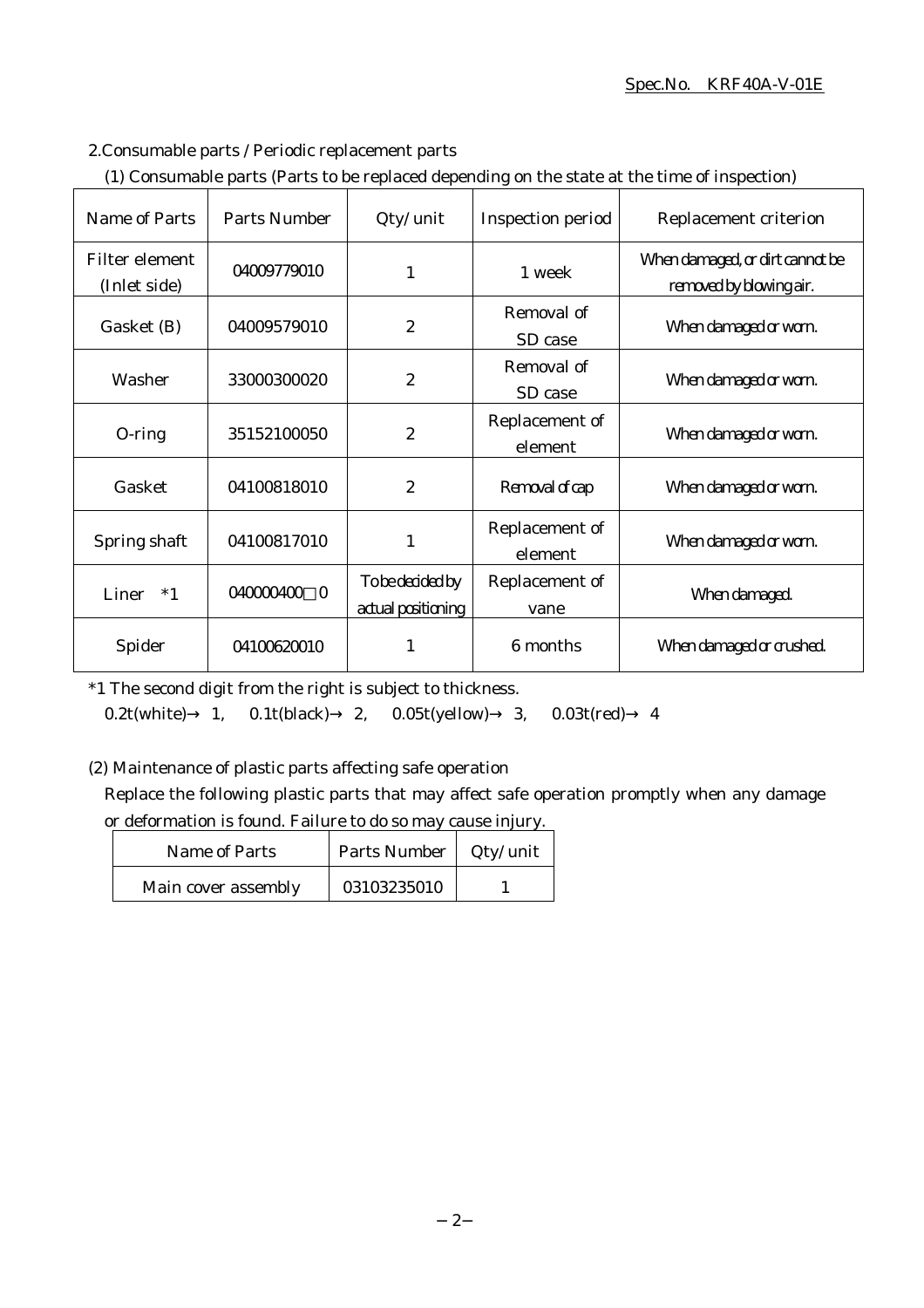|                | <b>Parts Number</b><br>Name of Parts | Qty  | Exchange time          |                        |  |
|----------------|--------------------------------------|------|------------------------|------------------------|--|
|                |                                      | unit | Vacuum 60kPa operation | Vacuum 80kPa operation |  |
| Vane           | 04100889010                          | 5    | 8,500                  | 6,500                  |  |
| <b>Bearing</b> | 0A000229000                          | 2    | 8,500                  | 6,500                  |  |

(3) Replacement parts (Parts to be replaced at regular time intervals)

\* The indicated blade replacement period is recommended in order to help prevent breakdown due to blade wear, and assumes average blade wear at 60Hz operation; specific performance is not guaranteed. The blade should be replaced soon if performance decreases or noise levels increase.

\* When vanes are replaced, replace bearing at the same time. Use ORION specified bearings that are lubricated with special grease.

|       | Name of Parts  | Unit     | Maintenance kit<br>Assembly 40 |
|-------|----------------|----------|--------------------------------|
|       | Model          |          | KRF40A                         |
|       | Parts no.      |          | 04100313010                    |
|       | Vane           |          | 5                              |
|       | <b>Bearing</b> |          | 2                              |
| Items | Liner (white)  | Pcs/Unit |                                |
|       | Liner (black)  |          |                                |
|       | Liner (yellow) |          | 6                              |
|       | Liner (red)    |          |                                |

\* Use the maintenance kit for replacement parts.

(4) Motor Maintenance Cycle (An estimated indication of when motor replacement might be necessary. Actual motor lifetime will depend on specific operating conditions.)

| Part Name | Part Number | <b>Specifications</b> | Qty | Maintenance Cycle |
|-----------|-------------|-----------------------|-----|-------------------|
| Motor     | 0A001170050 | Three phase 1.1kW 4P  |     | 20,000h           |

\* Indicates the time when the chance of failure due to wear increases. The motor does not necessarily require replacement after this time; the actual replacement time will depend on the operating conditions and environment of the particular installation. Please have the motor replaced when operation becomes abnormal.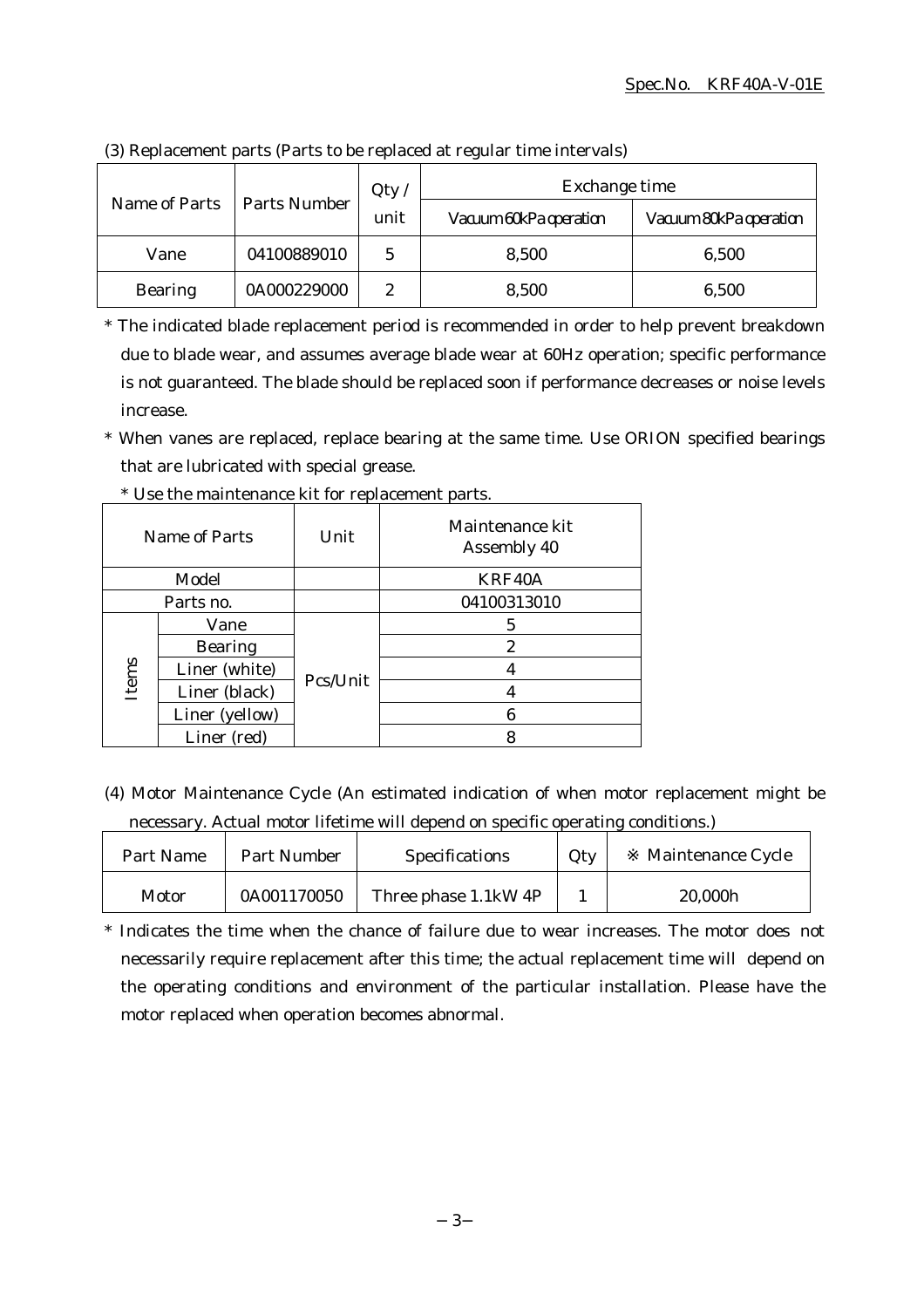| 3. Specifications |
|-------------------|
|-------------------|

| Model                                          |                               |                                          | <b>KRF40A-V-01</b>                                                                                                                               |                           |
|------------------------------------------------|-------------------------------|------------------------------------------|--------------------------------------------------------------------------------------------------------------------------------------------------|---------------------------|
|                                                | Frequency                     | Hz                                       | 50                                                                                                                                               | 60                        |
|                                                | Designed capacity *1          | L/min                                    | 575                                                                                                                                              | 685                       |
| Continuous                                     | Recommended<br>range $*2$     | kPa                                      |                                                                                                                                                  | 60 or less                |
| operative<br>vacuum                            | Maximum<br>value *3           | kPa                                      |                                                                                                                                                  | 80                        |
|                                                | Ultimate vacuum *4            |                                          | 86 or more                                                                                                                                       | 90 or more                |
|                                                | Diameter of piping connection |                                          |                                                                                                                                                  | Rc3/4                     |
|                                                |                               | Phase / output/ pole                     |                                                                                                                                                  | Three-phase / 1.1kW / 4P  |
|                                                |                               | Frame no. / heat<br>resisting class      |                                                                                                                                                  | 80M / E                   |
| Motor                                          |                               | <b>Voltage-Frequency</b>                 |                                                                                                                                                  | 200V-50/60Hz<br>220V-60Hz |
|                                                |                               | Rated Current (A)                        |                                                                                                                                                  | 5.3/5.2<br>5.2            |
| Setting for thermal protection<br>$*5$         |                               | $\mathsf{A}$                             |                                                                                                                                                  | 5.3/5.2<br>5.2            |
| <b>Mass</b>                                    |                               | kg                                       | 36                                                                                                                                               |                           |
|                                                | Painting color                |                                          |                                                                                                                                                  | Black (except motor)      |
|                                                |                               | <b>Installation site</b>                 |                                                                                                                                                  | Indoor                    |
| <b>Installation condition</b><br>(Suction air) |                               | Permissible ambient<br>temperature deg.C | 0 to 40                                                                                                                                          |                           |
|                                                |                               | Permissible ambient<br>humidity<br>%RH   | $65 \pm 20$ (JIS Z8703)                                                                                                                          |                           |
|                                                |                               | Conditions                               | Corrosive or explosive gas must not exist<br>in ambient atmosphere.<br>Clean air with less dirt and dust, free of<br>vapor and dew condensation. |                           |
|                                                | Operation noise *6            | dB                                       | 66                                                                                                                                               | 67                        |

\*1 Designed Pumping Capacity: Theoretical value calculated from volume. Refer to Performance Data for actual flow rate.

- \*2 Recommended range: Vacuum/pressure range the pump can exert its optimal performance (life, operation noise, etc.). In case high degree of vacuum/pressure is not required, operate at recommended range.
- \*3 Maximum value: The maximum degree of vacuum/pressure pump can continuously run. Do not operate pump continuously over this limit. Doing so will shorten pump life and can lead to premature failure or accidents.
- \*4 Ultimate vacuum: Continuous operation is not possible at maximum ultimate vacuum of the pump. It is used as model selection calculation.
- \*5 Setting for thermal protection is only as a guide regardless of variations of product performance.
- \*6 Operating noise level is only an actually measured value under continuous operational vacuum and continuous operational pressure, and not guaranteed.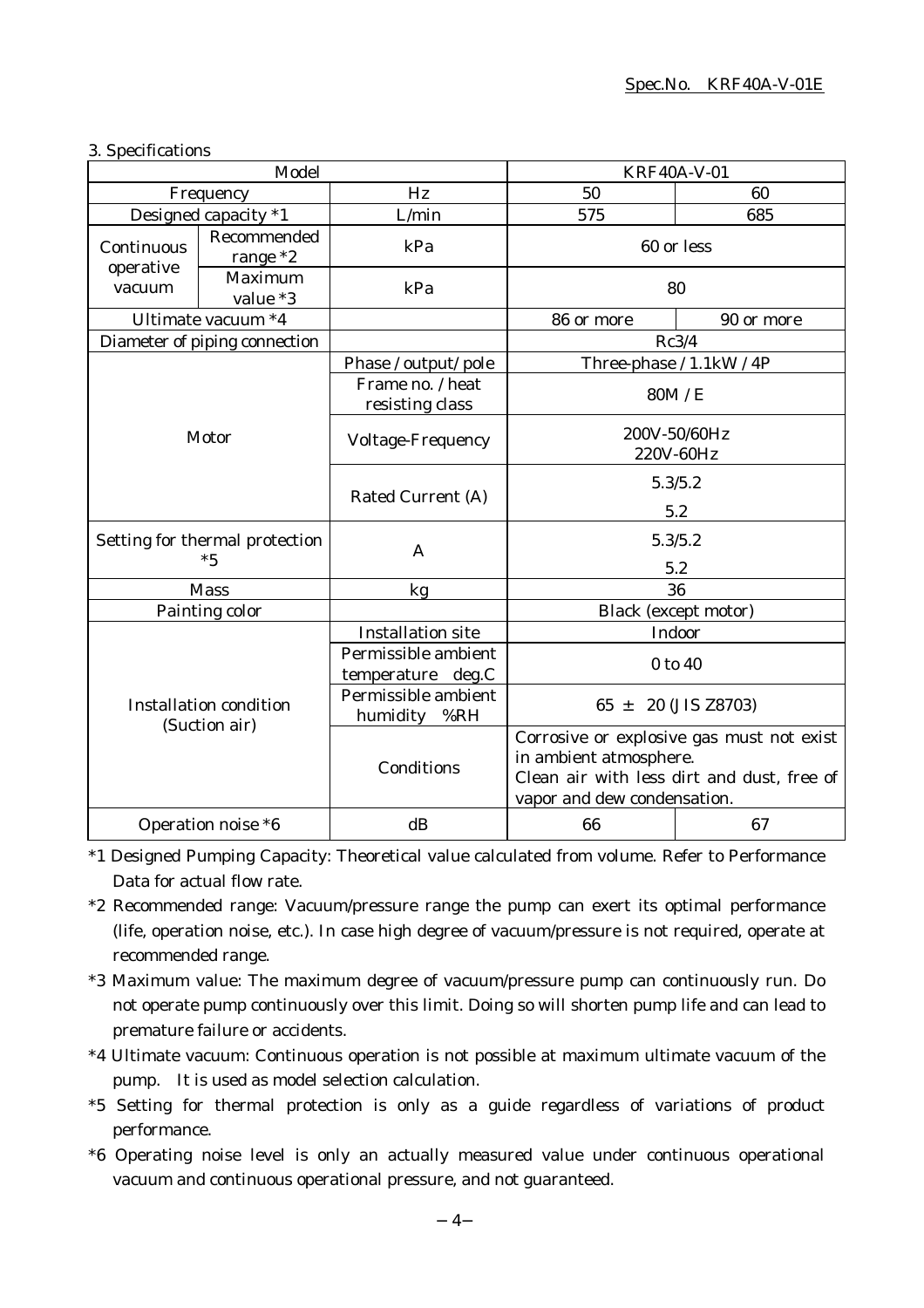EC DECLARATION OF CONFORMITY

# $\epsilon$



**ORION** SALE SALE SALES THE PHONE HALL SALES THE PHONE +81-26-245-8537 Facsimile +81-26-245-4151 246 Oaza Kotaka, Suzaka-shi, Nagano-ken, 382-8502 JAPAN

### **EC DECLARATION OF CONFORMITY**

We hereby declare that the following our product conform with the essential health and safety requirements of EEC Directives.

| Product      | : DRY PUMP                                                                                     |
|--------------|------------------------------------------------------------------------------------------------|
| Model No.    | : KRF Series<br>(KRF15, KRF25, KRF40, KRF15A, KRF25A, KRF40A<br>KRF04A, KRF08A, KRF70, KRF110) |
| Manufacturer | : ORION MACHINERY CO., LTD.<br>246 Oaza Kotaka, Suzaka-shi, Nagano-ken,<br>382-8502 JAPAN      |
| Directives   | : Machinery Directive 98/37/EC and 2006/42/EC<br>Low Voltage Directive 2006/95/EC              |

The above product has been evaluated for conformity with above directives using the following European standards. The technical construction file (TCF) for this product is retained at the above manufacturer's location.

Machinery Directive / Low Voltage Directive:

EN ISO12100-1:2003, EN ISO12100-2:2003, EN ISO14121-1:2007, EN 1012-2:1996, EN 60204-1:2006, EN ISO13732-1:2006, EN 983:1996 others

| Signature |                  |
|-----------|------------------|
| Date      | 2009.05, 25<br>٠ |

Name/Title: Toru Kaneko/General Manager

Being the responsible person appointed and employed by the manufacturer.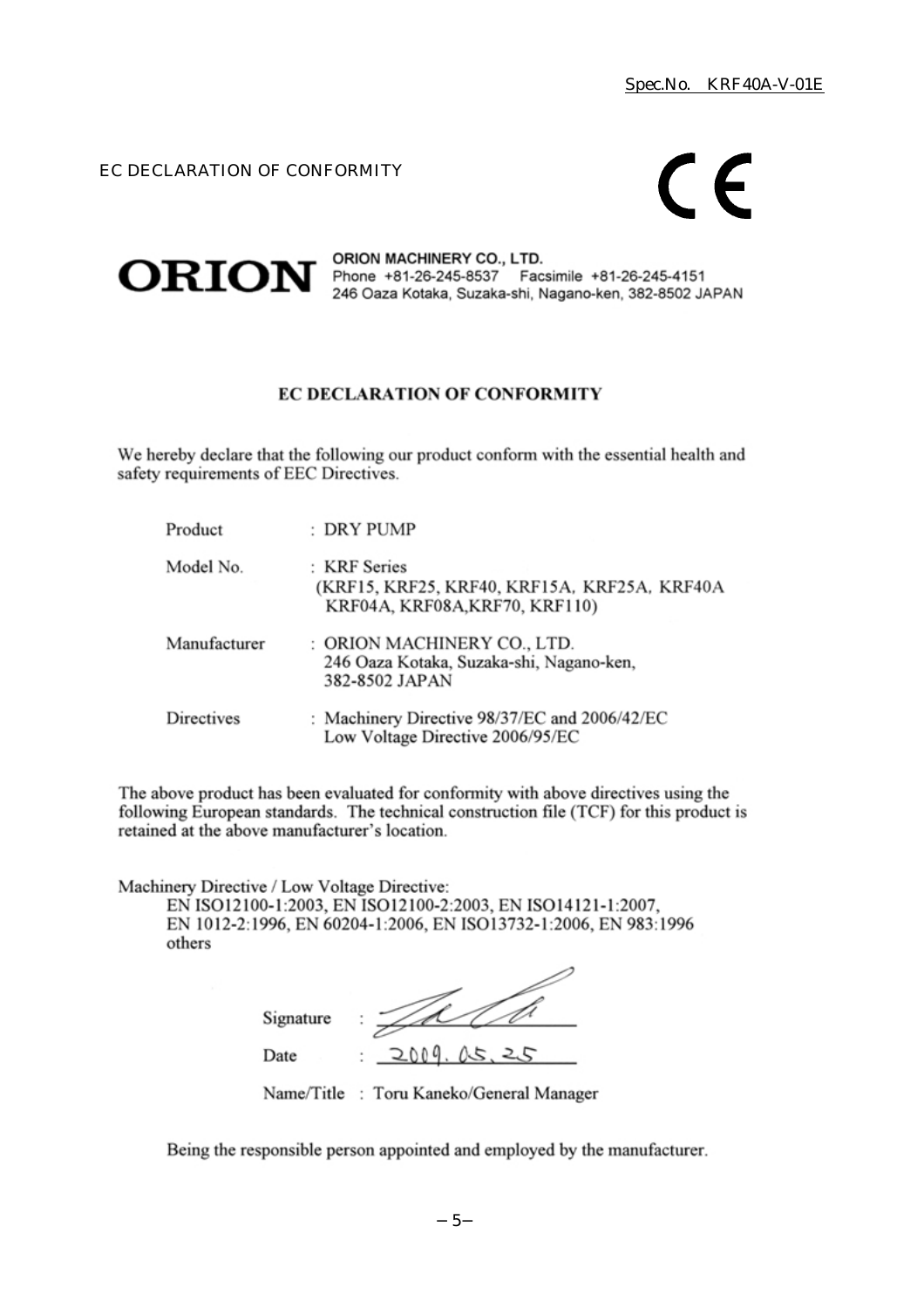#### 4. Precautions

- (1) Observe precautions, and operate the product within specifications.
- (2) Read the instruction manual prior to installation, operation, maintenance and inspection of the product. Especially pay attention to safety.
- (3) The vanes may get damaged if the residual pressure reverses the rotation when the pump stops. A check valve must be installed within 50 cm from the inlet port or exhaust port for protection.
- (4) Be sure to install the product horizontally on the flat surface.
- (5) Operating the product in an enclosed space may cause malfunction due to heat generated from the pump. Provide good ventilation around the product, so the ambient temperature does not exceed the permissible level.
- (6) Be sure to clean the filters periodically. Failure to do so may cause clogging and result in trouble due to overload.
- (7) Wiring work has to be performed by qualified personnel according to applicable laws and in-house regulations.
- (8) Be sure to install an overload protection such as a thermal relay in the electric circuit.
- (9) Allowable intermittent power supply voltage fluctuation range is  $\pm 10\%$  of the specified voltage; allowable sustained supply voltage fluctuation range is ±5% of the specified voltage.
- (10) Be sure to use the product 1,000m or below above sea level.
- (11) Be sure to install the product on the level while whole base is touching on the level surface like in following figure A. If whole base is not touching on the level surface like in following figure B, be sure to put reinforcement plates under the base to prevent the base straining.



Reinforcement plate 2 piece

6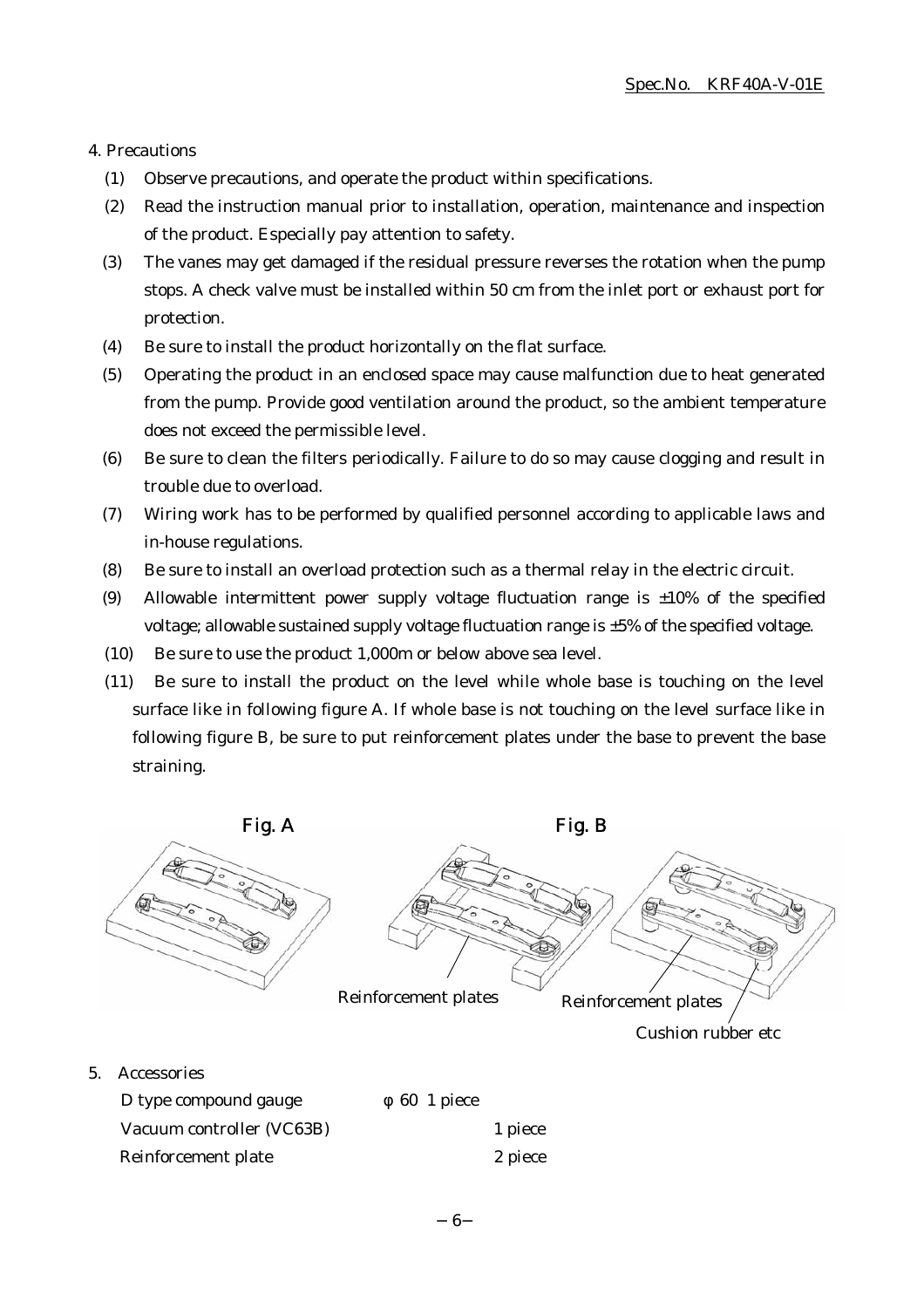### 6. Pressure-Flow rate diagram



## KRF40A V 01

Condition: under 1 atmospheric pressure 20 deg.C